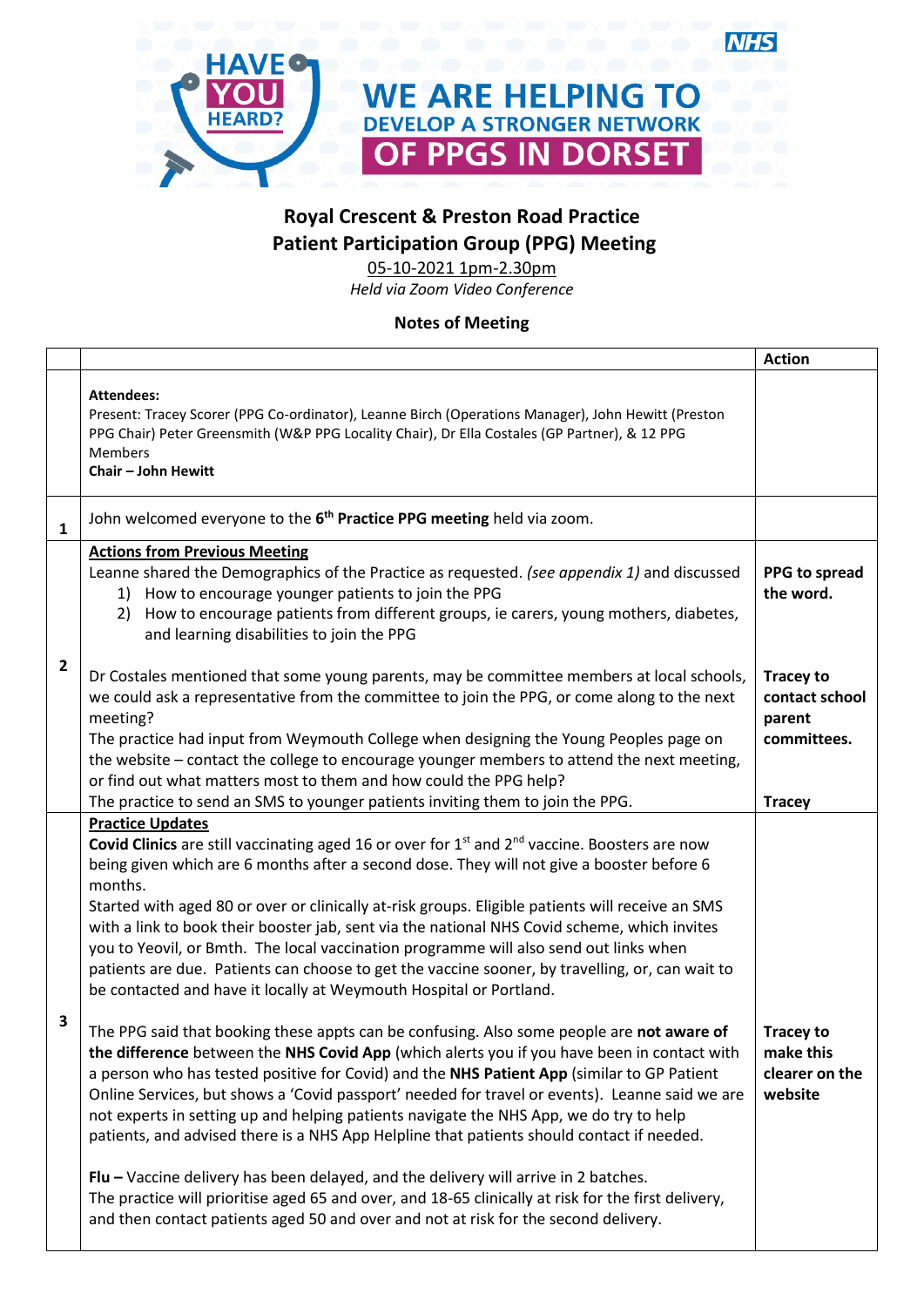|   | The first Flu clinic has been held at Wey Valley school and Leanne thanked PPG members, Jim<br>and Leslie for helping out, (in the rain) along with volunteers from other practices. Further<br>clinics will be held at Wey Valley school, along with smaller clinics at the surgery.<br>Patients are invited to book their own appointment via an SMS message, or will be contacted<br>by phone.<br>A PPG member asked, if a person was eligible, could they book their appointment via System<br>Online? rather than by clicking a link. Leanne said unfortunately this was not possible due to<br>the way of setting up the clinics but will bear this in mind for the future.                                                                                                                                                                                                                                                                                                                                                                                                                                                                                                                                                 |                                                                                                                      |
|---|-----------------------------------------------------------------------------------------------------------------------------------------------------------------------------------------------------------------------------------------------------------------------------------------------------------------------------------------------------------------------------------------------------------------------------------------------------------------------------------------------------------------------------------------------------------------------------------------------------------------------------------------------------------------------------------------------------------------------------------------------------------------------------------------------------------------------------------------------------------------------------------------------------------------------------------------------------------------------------------------------------------------------------------------------------------------------------------------------------------------------------------------------------------------------------------------------------------------------------------|----------------------------------------------------------------------------------------------------------------------|
| 4 | Follow up on PPG patient experiences survey questionnaire (Dec 2020) - Peter Greensmith<br>1,900 surveys returned<br>$\bullet$<br>24% of people in W&P are not connected to the internet<br>$\bullet$<br>35% of those with a disability are not connected<br>$\bullet$<br>50% of people aged over 70 are not connected<br>$\bullet$<br>A summary report of the findings and suggested actions has been presented to GPs and<br>Practice Managers in W&P.<br>Bournemouth University (BU) have agreed to help coordinate an event at Weymouth Pavilion,<br>for Health Professionals, Commissioners, Community and Care professionals, along with a<br>member from each PPG group. The event scheduled for 3rd November will cover digital<br>exclusion and inclusion and access to health and social care. Peter will present the data from<br>the survey and BU will present ways to find solutions to tackle these issues, alongside Dr<br>Stead, Clinical Director.<br>In summary - Communication needs to improve between patients and GPS and other services.<br>A mixed multimedia approach is needed to connect with pts.                                                                                                    |                                                                                                                      |
| 5 | Aging and Frailty was followed up from the previous meeting. How can the PPG help support<br>patients?<br>Dr Costales listed items for the PPG to think about, such as Falls, Mobility, Backpain, Dementia,<br>MSK problems, Long term conditions, Self-Medication, Over prescribing, Social Isolation and<br>Loneliness.<br>After discussion it was agreed to arrange a small working group who would develop a leaflet of<br>the groups and activities around W&P to help patients with loneliness, social isolation, and to<br>increase activity and social interaction.<br>It was mentioned John Sloper recently gave a presentation regarding Help and Kindness and<br>could help the PPG in raising awareness of the groups and activities available.<br>The community Angels have restarted their monthly lunch club held at St Andrews Church;<br>details are available on the community noticeboard outside Preston Surgery. The Community<br>Angels also offer a befriending service and transport to medical appointments. Contact<br>number 01305 834866.<br>The PPG were asked to email Tracey of any local groups or activities, and if they wished to be<br>part of the working group to help develop the leaflet. | PPG to contact<br><b>Tracey with</b><br>local groups<br>and to be part<br>of the working<br>group for the<br>leaflet |
| 6 | Pharmacy Issues - Peter had asked for feedback on any pharmacy issues so he could take this<br>back to the PCN meeting. There have been staffing issues with some of the local pharmacies,<br>but senior management have not been seen to provide solutions or helped to provide extra<br>staff. Pharmacies do not keep large amounts of stock on site, and most of the work is now<br>carried out elsewhere, with medication made up and then delivered to the shops. This has<br>caused increasing problems for patients and GP practices. The PCN are now taking this up with<br>NHS England, to see what influence they have and if they can improve this. Peter will report<br>back some of the issues mentioned, such as long queues to enter the shops with nowhere for<br>elderly to sit or cover in bad weather. Long hunts for medication in the shop, SMS being sent<br>randomly (but not all the time) when a medicine is ready.                                                                                                                                                                                                                                                                                      | Peter                                                                                                                |
| 7 | Out of hours service, 111, MIU, A&E - the PPG were asked to report any issues using out of<br>hours services, so Peter can also report back to the PCN. A few comments were made on<br>using 111, they were then called back a few hours later and treated / signposted accordingly.                                                                                                                                                                                                                                                                                                                                                                                                                                                                                                                                                                                                                                                                                                                                                                                                                                                                                                                                              | Peter                                                                                                                |